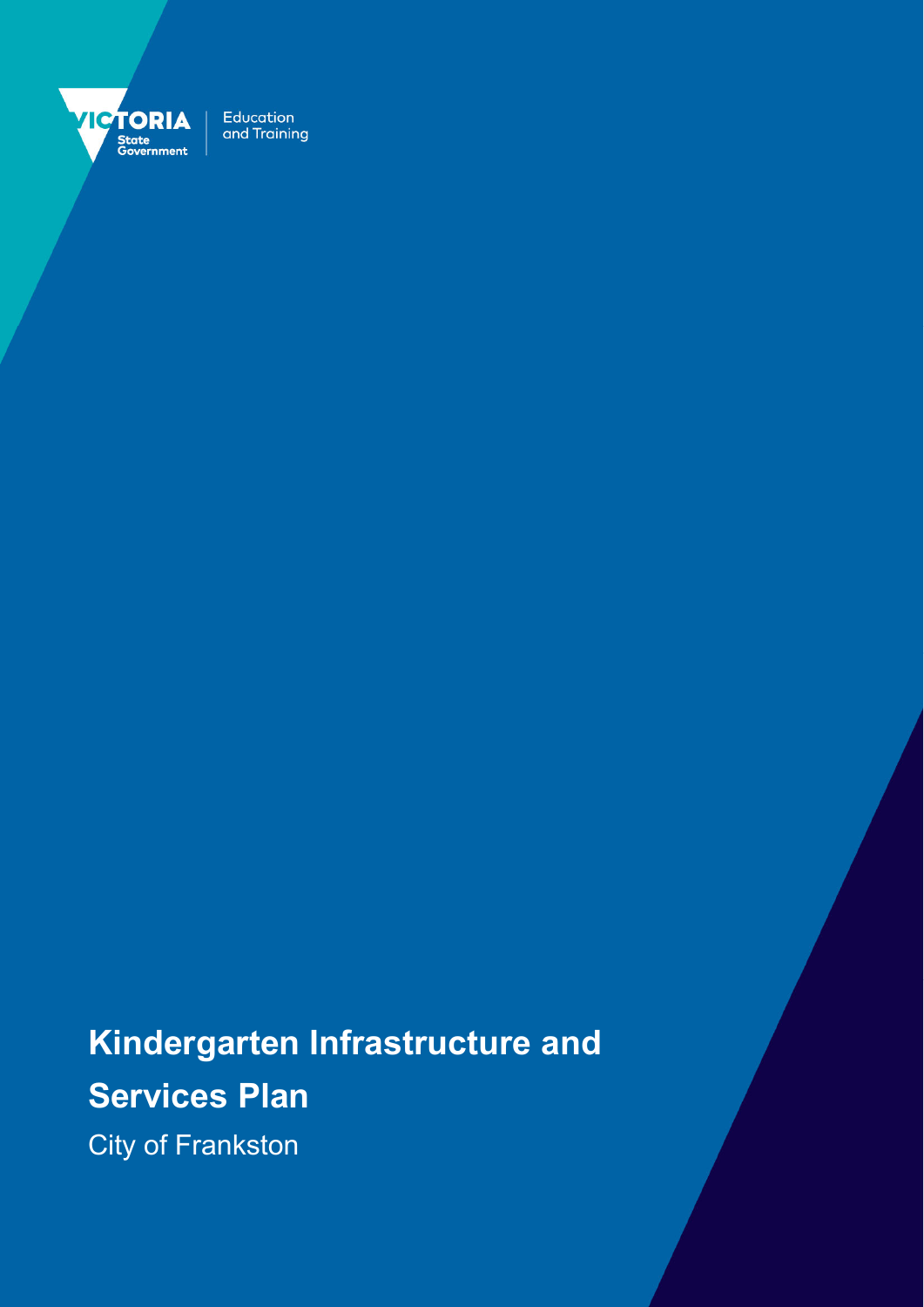# **CONTENTS**

| 1.   |                                                                                      |  |
|------|--------------------------------------------------------------------------------------|--|
| 1.1. |                                                                                      |  |
| 1.2. |                                                                                      |  |
| 1.3. |                                                                                      |  |
| 1.4. |                                                                                      |  |
| 1.5. |                                                                                      |  |
| 2.   |                                                                                      |  |
| 3.   |                                                                                      |  |
|      |                                                                                      |  |
|      |                                                                                      |  |
| 4.   | Funded kindergarten enrolment estimates between 2021-29 for City of Frankston 8      |  |
| 4.1  |                                                                                      |  |
| 4.2  |                                                                                      |  |
| 4.3  |                                                                                      |  |
| 4.4  | Approach to optimising the use of existing services and infrastructure 10            |  |
| 4.5  | Agreed estimates of demand for funded kindergarten places that cannot be met through |  |
| 5.   |                                                                                      |  |

© State of Victoria (Department of Education and Training) 2020<br>  $\bigodot$   $\bigodot$ 



Attachment 1 – Kindergarten Infrastructure Services Plan is provided under a Creative Commons Attribution 4.0 International licence.<br>You are free to re-use the work under that licence, on the condition that you credit the

The licence does not apply to:

• any images, photographs, trademarks or branding, including the Victorian Government logo and the DET logo; and • content supplied by third parties.

Copyright queries may be directed to copyright@edumail.vic.gov.au



Education<br>and Training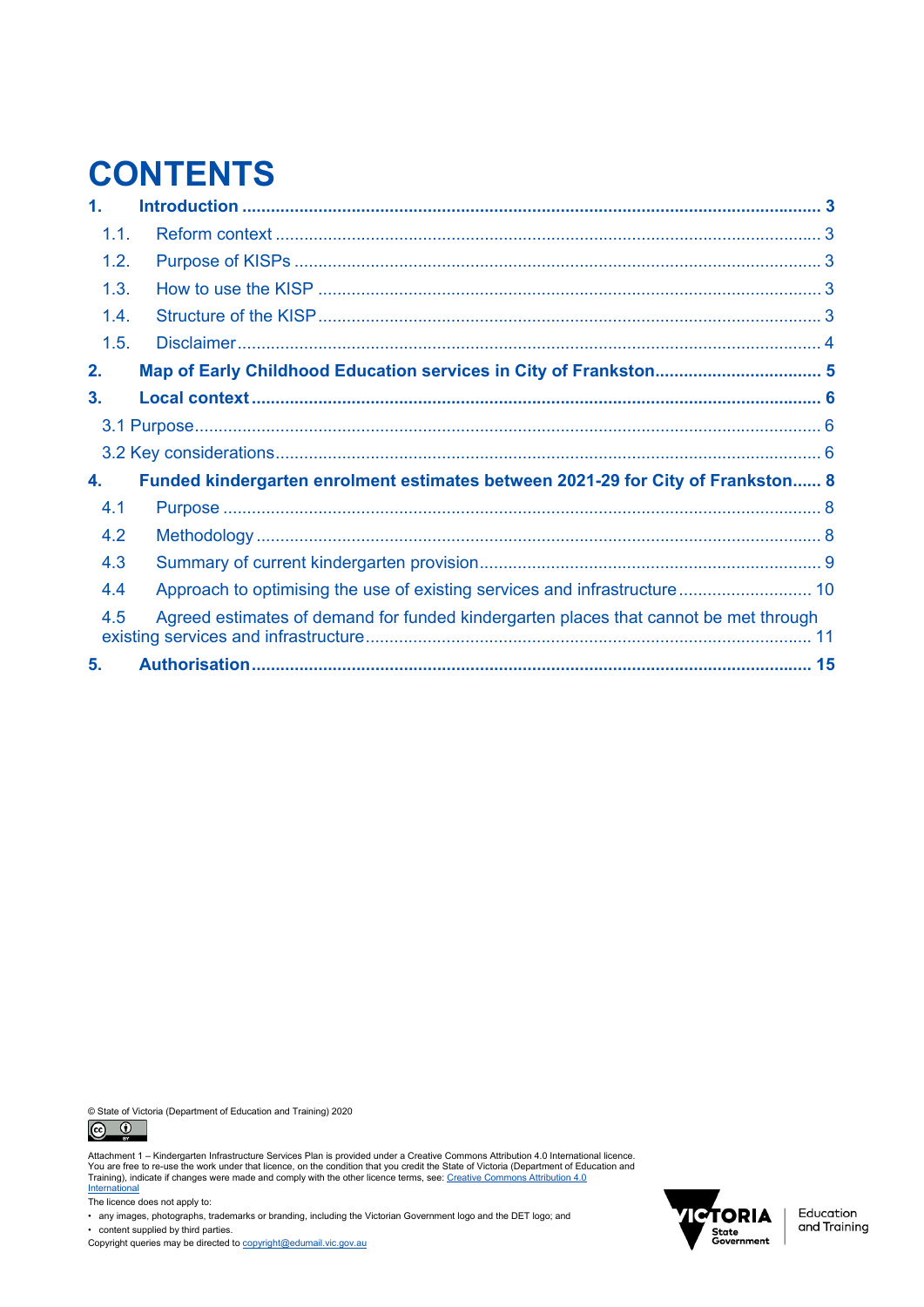# **1. INTRODUCTION**

## **1.1. REFORM CONTEXT**

In an Australian first, the Victorian Government has committed to implement Three-Year-Old Kindergarten for all children over a 10-year roll-out with a total investment of almost \$5 billion, including \$1.68 billion to support the infrastructure expansion required for the reform. This reform will add another year of universal funded kindergarten so that, by 2029, all children in Victoria will have access to two years of play-based learning through a funded kindergarten program.

## **1.2. PURPOSE OF KISPS**

Three-Year-Old Kindergarten will require a large expansion of kindergarten across the State. The Government has invited all 79 Victorian Local Governments to discuss and agree upon a Kindergarten Infrastructure and Services Plan (KISP) for their Local Government Area (LGA).

Each KISP has been jointly developed with Local Government and published to estimate the growth in demand for kindergarten within the LGA. The KISPs will help all kindergarten providers meet demand and provide a clear picture of infrastructure need across the State.

While a KISP is not a funding document and does not define required infrastructure projects or commit any party to funding specific projects, it is expected that future investment requests through Building Blocks and funding decisions about Local Government and not-for-profit projects would align with the relevant KISP.

## **1.3. HOW TO USE THE KISP**

Each KISP contains estimates of future kindergarten supply of, and demand for, Three and Four-Year-Old Kindergarten places against existing enrolment capacity. Not-for-profit and for-profit providers can use these estimates to inform their plans to expand kindergarten programs, establish new services or invest in new or extended facilities.

For example, KISPs provide demand estimates in terms of where, when and how much demand for kindergarten places will grow in an LGA. KISPs also estimate where and how many kindergarten places providers can accommodate in existing facilities before an area needs new infrastructure to meet demand. The estimates can be used to inform decisions about where and when expansions of kindergarten program capacity and the construction of new or extended facilities are needed to meet demand growth.

Where there is an agreed KISP for the LGA, the Local Government and not-for-profit kindergarten providers seeking co-investments through the Building Blocks Capacity Building stream must refer to, and align their proposed project with, the infrastructure need identified in the KISP.

## **1.4. STRUCTURE OF THE KISP**

Each KISP consists of the following sections:

**Section 1**: A short introduction to the Three-Year-Old Kindergarten reform and the KISP.

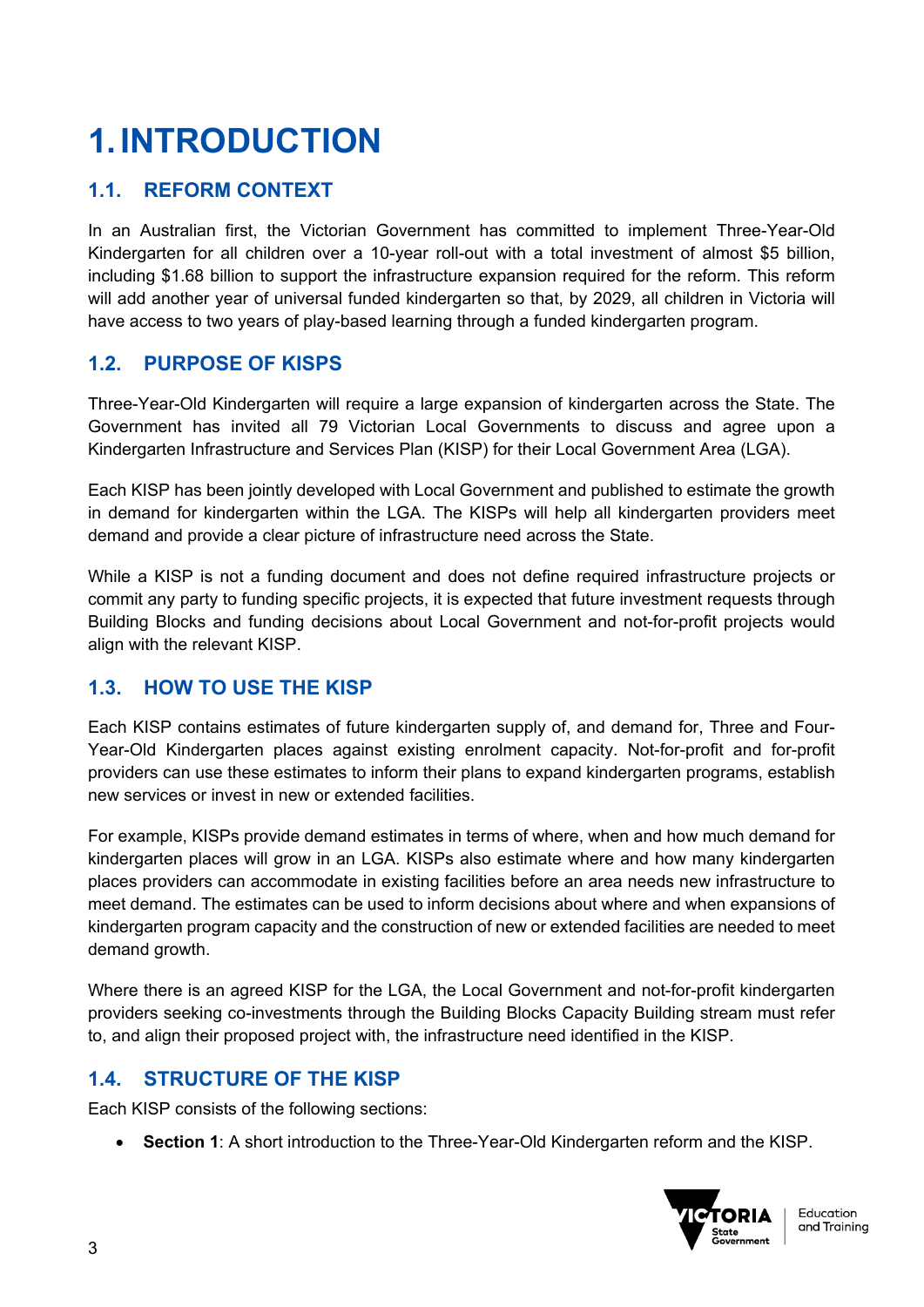- **Section 2**: A map of existing and planned Early Childhood Education and Care service locations.
- **Section 3**: Local knowledge and context relevant to the expansion of kindergarten services.
- **Section 4**: Funded kindergarten demand estimates.

## **1.5. DISCLAIMER**

All data presented in this document are estimates only and are based on the best information available to the Department and Local Government at the time. They are published on an as-is basis and are for informational purposes only. They are subject to adjustment in response to market forces and as new data and other relevant information becomes available. The data may under- or overestimate both total demand in a given location or year and the capacity for new demand to be met by providers. As a result, operational and business decisions should not be made solely based on this document. Any use of this data is solely at the risk of the user. The Department and Local Government accept no responsibility for any loss or damage, either direct or incidental, that may result from the use of the data.

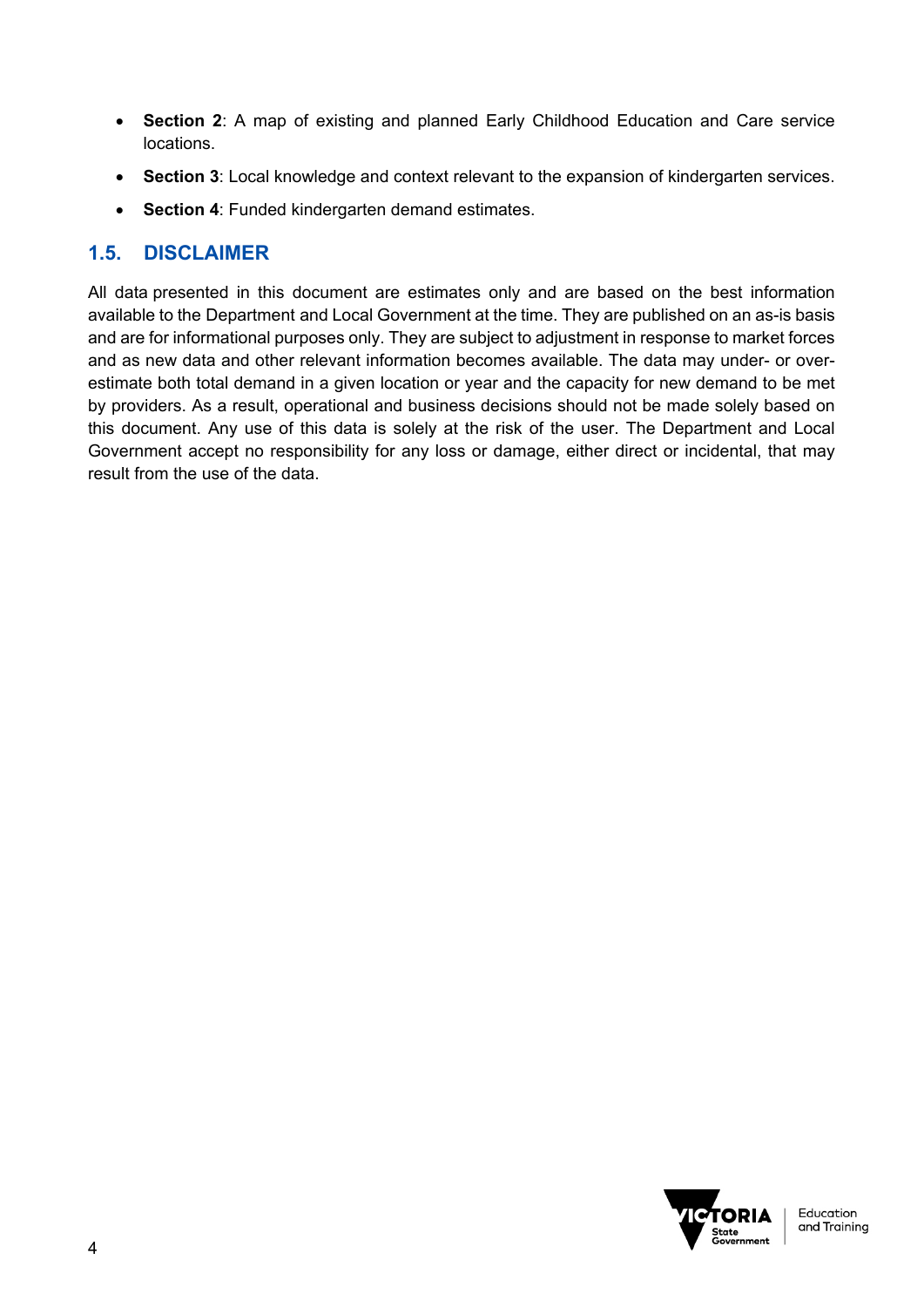## **2. MAP OF EARLY CHILDHOOD EDUCATION SERVICES IN CITY OF FRANKSTON**

The map below shows the distribution of currently operating and new services that are planned to open in the future in the LGA and across its communities.

This map has been prepared using Departmental data, from both the National Quality Agenda IT System (NQAITS) and the Victorian School Building Authority (VSBA). Where applicable, this map has been refined by the Frankston City Council and the Department to capture other services that are planned to open in the future.

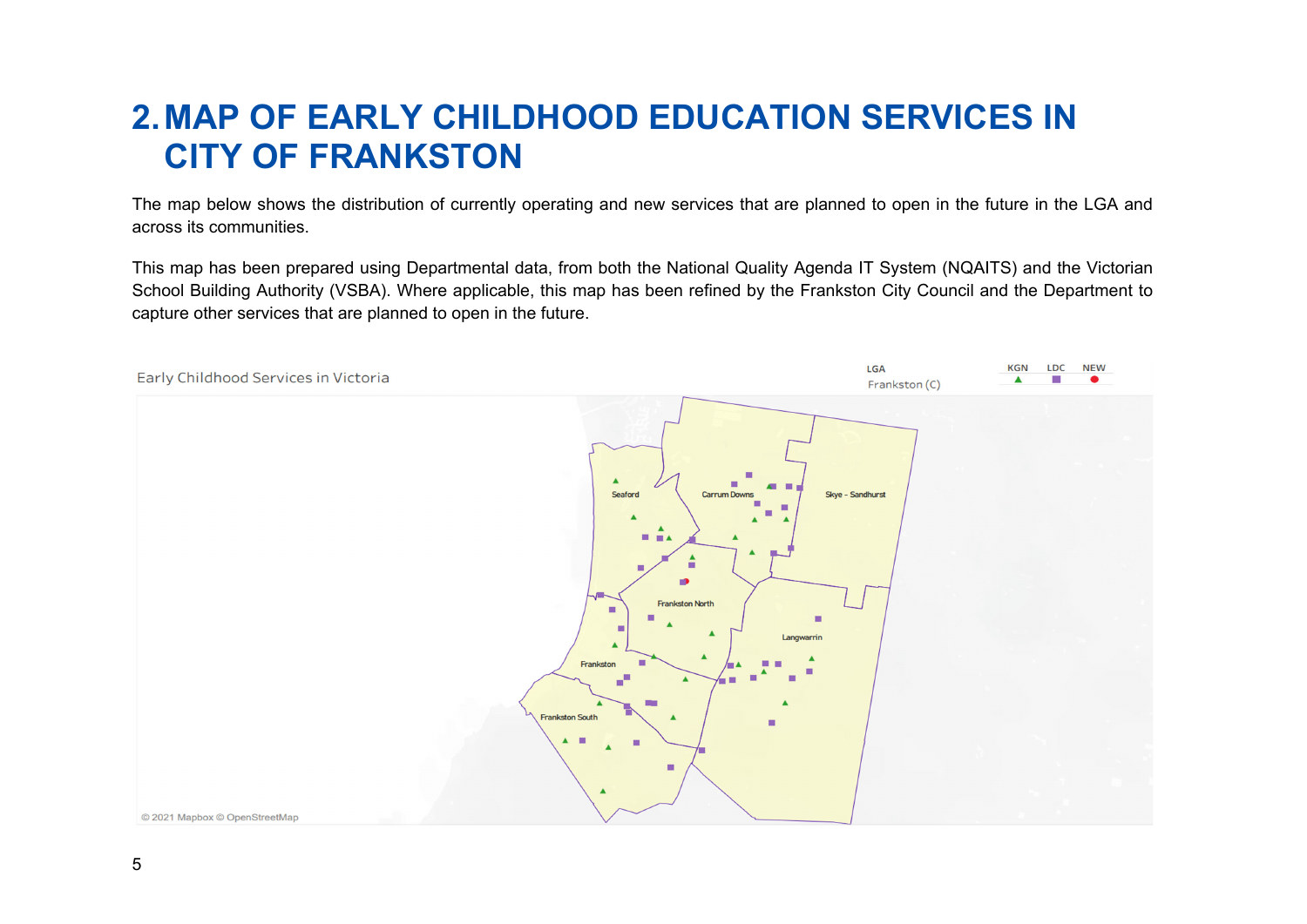# **3. LOCAL CONTEXT**

## **3.1 PURPOSE**

Local, place-based knowledge and context play an important role in supporting the implementation of Three-Year-Old Kindergarten across Victoria. This section of the KISP documents this knowledge and context and has informed the funded kindergarten enrolment estimates in Section 4.

### **3.2 KEY CONSIDERATIONS**

#### **Key demographic trends that influence demand for kindergarten**

Frankston City is located in the outer southern suburbs of Melbourne, about 40 kilometres south of the Melbourne CBD. Frankston City is bounded by the City of Kingston and the City of Greater Dandenong in the north, the City of Casey in the east, Mornington Peninsula Shire in the south, and Port Phillip Bay in the west.

The area is made up of the suburbs of Frankston, Frankston South, Frankston North, Seaford, Carrum Downs, Langwarrin, Langwarrin South, Karingal, Sandhurst and Skye and is strategically placed as the regional centre for the Mornington Peninsula and the south east growth corridor of Melbourne.

Victoria in Future (VIF) 2019, projects that the three and four year old population in Frankston City will increase from 3586 to 3712 children over the reform rollout period 2021 - 2029. This growth in combination with the rollout of three-year-old kindergarten will increase demand for kindergarten.

Frankston City Council supports access to Kindergarten and other Universal Services through it's role as a key early years' service planner, owner of community kindergarten infrastructure and Best Start. Council also manages a Central Registration Scheme for kindergartens operating in Council owned facilities.

In 2021 there are 23 Council owned community Kindergartens operating in the Frankston municipality and 42 not-for-profit or for-profit long day care centres of which Frankston City Council manages one. These facilities are distributed across the municipality with the exception of Skye/Sandhurst. This local area has no kindergarten provision with the majority of families using Carrum Downs and the remaining are equally split between Langwarrin and City of Kingston services.

Kindergarten in Frankston City is delivered by a range of early years providers; the Place Based Early Years Manager, Parent Committees of Management and not-for-profit and for-profit long day care providers.

In 2021, in Frankston City there is a mix of Council owned kindergarten infrastructure including; stand-alone single unit kindergartens, double and triple unit kindergartens, and kindergartens that are co-located with a number of early years' services such Maternal and Child Health, playgroups and allied health, as well as one that is co-located with a neighbourhood house. Four of our existing kindergartens sit within a school site.

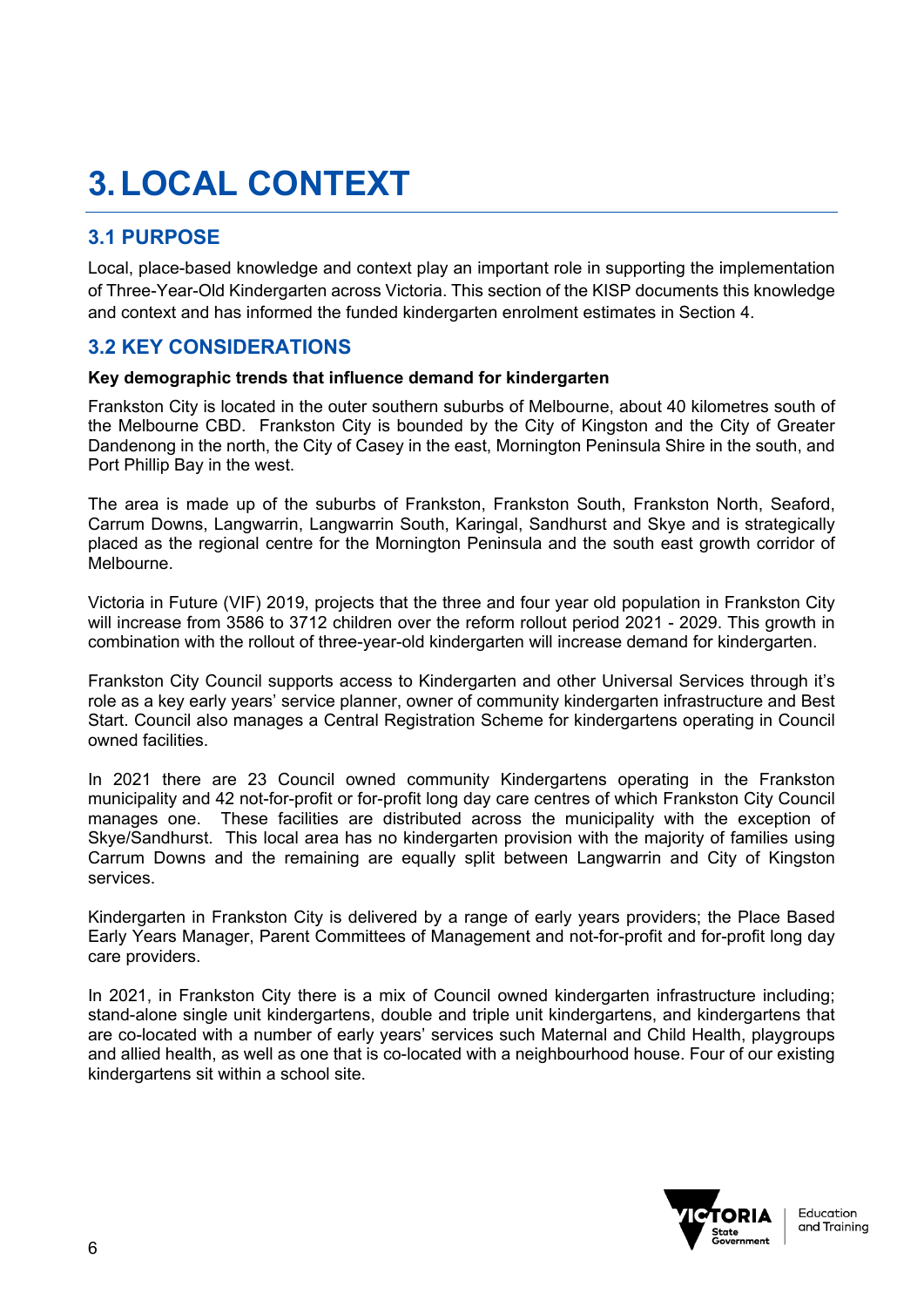#### *Community Snapshot*

- The population of children aged between 0-4 years of age is not expected to grow between 2021 and 2041
- Couples with young children is below the State average
- One parent families with dependent children is above the State average
- There are greater proportions of low-income households than the State average
- There is a greater proportion of children in out of home than the State average
- SEIFA index of disadvantage is above the State average
- Housing stress is above the State average.

#### **Projects or trends that may influence supply of early childhood education and care**

There has been an increasing take-up of kindergarten within long day care centres in Frankston City over the past few years. This has resulted in the number of enrolments in Council owned community infrastructure slowly declining, particularly in the lower socio-economic areas of the municipality where there are currently underutilised facilities.

In some local areas family preference may see an increased demand for a particular service type.

With the State Government announcement to provide free kindergarten to families in 2021, there has been a significant increase in enrolments for both four-year-old and three-year-old kindergarten.

These trends will require on-going monitoring to enable effective future planning.

#### **Key local geographic considerations or information relevant to Three-Year-Old Kindergarten**

Currently, the following new kindergarten facilities are proposed in Council's Long Term Infrastructure Plan 2020-2030 to support the provision of kindergarten in areas where demand is expected to exceed the current supply in the following SA2s:

- Langwarrin
- Frankston South
- Seaford.

When considering the development of new facilities Council has sought to meet families' multiple needs (as opposed to single) needs, making services more accessible and responsive. Service integration provides a key hub for the community, bringing together a range of services where professionals work together to deliver education, care, health and support services to children and their families.

Council's Long Term Infrastructure Plan allocates funds for facility renewal, expansion and development to ensure Council's kindergarten facilities are maintained to the highest standard.

Planning and advocacy for additional kindergarten provision across Frankston City will be ongoing to ensure adequate supply.

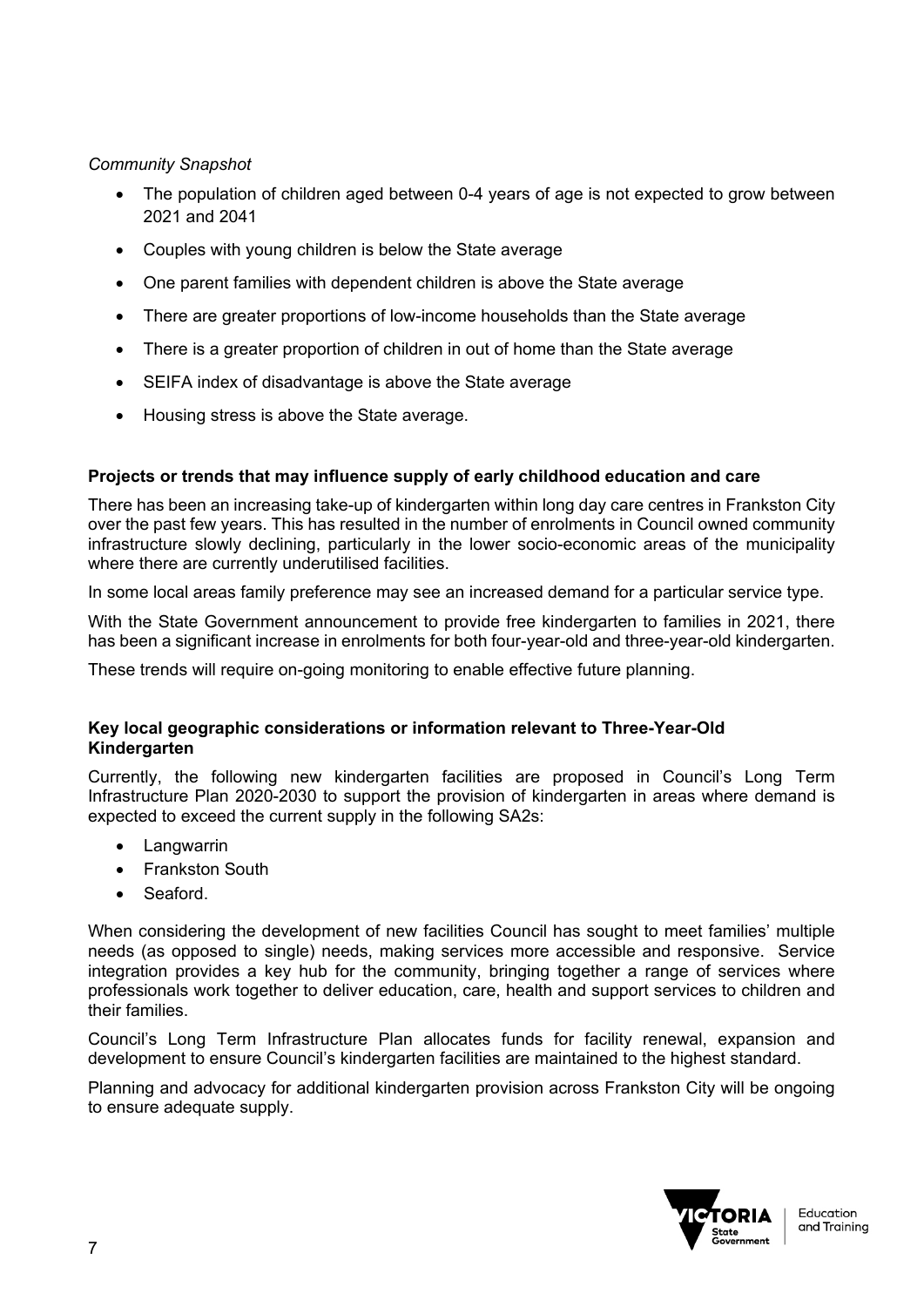## **4. FUNDED KINDERGARTEN ENROLMENT ESTIMATES BETWEEN 2021-29 FOR CITY OF FRANKSTON**

## **4.1 PURPOSE**

As Three-Year-Old Kindergarten is rolled-out and Victoria's population grows, demand for both Three and Four-Year-Old Kindergarten places will increase significantly. While additional capacity will be needed to meet this demand, this will vary across the State and over time, due to differences in the capacity of existing services, growth trends and sector composition.

To identify where, when and how many additional kindergarten places are expected over the roll-out in City of Frankston, Frankston City Council and the Department have developed:

- 1. A summary of the current provision of kindergarten within the LGA (**Section 4.3**).
- 2. An approach to optimising the utilisation of existing services and infrastructure through 'change management' strategies that Frankston City Council and the Department will support to help meet additional demand in the LGA (**Section 4.4**).
- 3. An estimate of the Three and Four-Year-Old kindergarten places that cannot be met through existing services for the 2021-29 period, taking into account the additional demand that can be accommodated by optimising utilisation of existing services and infrastructure through point 2, above (**Section 4.5**).

Local Government and providers can use these published estimates to inform reform implementation activities such as service planning, kindergarten program expansion, infrastructure investments and Building Blocks funding applications in alignment with future demand over the 10-year roll-out.

## **4.2 METHODOLOGY**

The estimated Three and Four-Year-Old Kindergarten places used in the following sections have been agreed between Frankston City Council and the Department, and were informed by:

- Estimates developed by the Department which draw on a range of inputs, including population forecasts, current enrolments and results from the Kindergarten Capacity Assessment Program (KCAP), conducted in 2019.
- The estimated capacity of new services that are planned to open in the LGA (Section 2)
- Local knowledge and context provided by the Local Government (Section 3) that explains particular issues and trends in their area.
- The approach to optimising utilisation of existing services in the LGA (Section 4.4), and
- Other sources, such as modelling undertaken by Local Governments and local data.

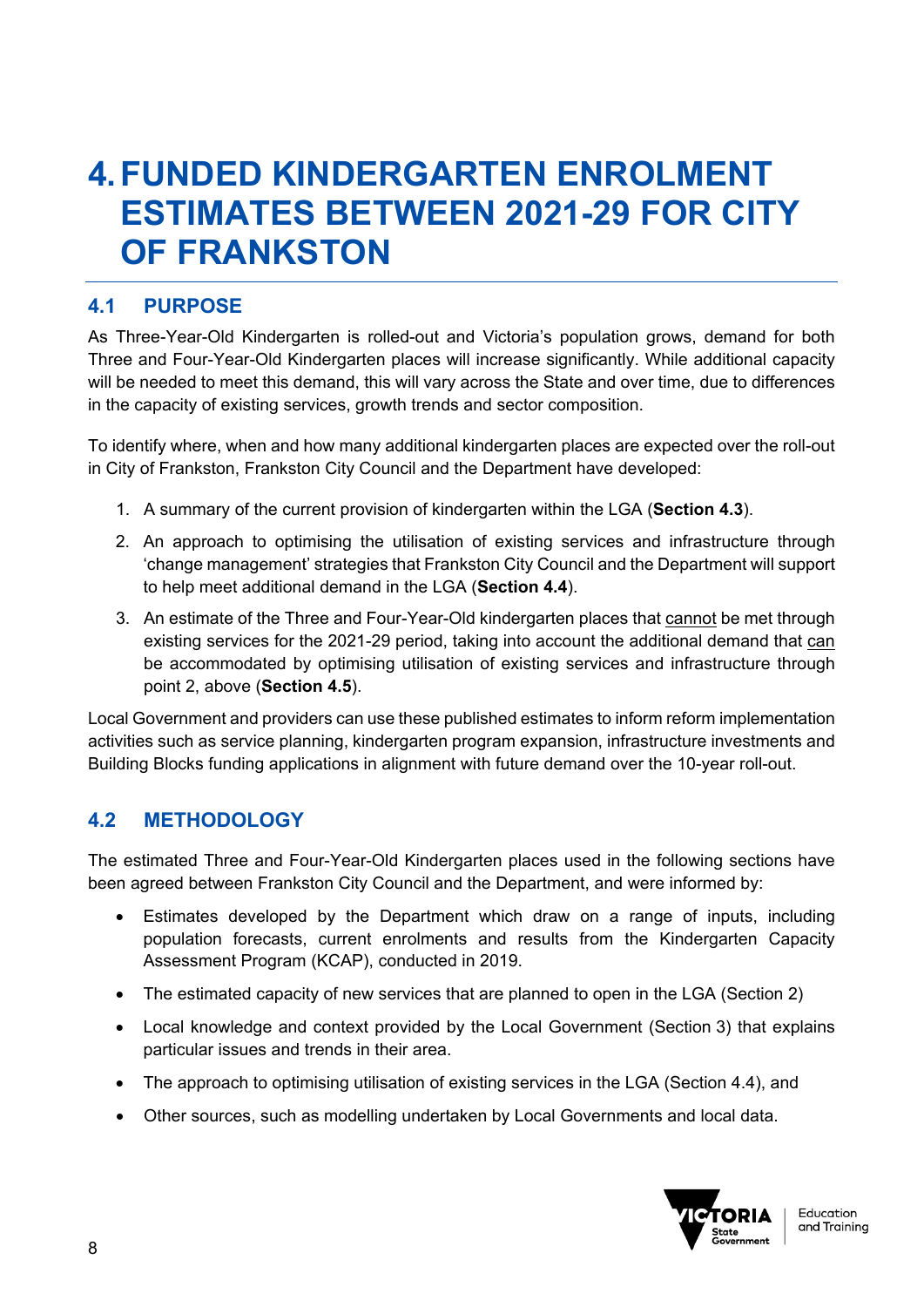The KISP measures a service's capacity to deliver funded kindergarten in terms of the number of children it could enrol in Three and Four-Year-Old Kindergarten. The number of funded kindergarten places is different from a service's licensed or approved places, which count the number of children permitted to attend the service at any one time under the license. Many services can enrol more children in their funded kindergarten program(s) than they have licensed places for because they can run more than one kindergarten program per week. Kindergarten places are therefore a more accurate measure of service kindergarten capacity than licensed places.

Three-Year-Old Kindergarten places have been presented as 15-hour places so they can be easily compared to Four-Year-Old Kindergarten places. Moreover, when Three-Year-Old Kindergarten is fully rolled-out in 2029, every three-year-old child will have access to 15-hours of kindergarten.

From 2023 all providers will have flexibility to determine how many hours of funded Three-Year-Old Kindergarten they deliver per week, with a minimum of five hours and a maximum of 15-hours funded pro-rata. It is expected that hours offered will vary. Given this variation, **it is important to be aware that during the transition to all three-year-old children receiving 15-hours of funded kindergarten per week in 2029, the 15-hour places presented in this report may represent multiple three-year-old places that individually receive less than 15-hours of kindergarten per week.**

These estimates have been developed at an LGA and community level to show the overall forecast and variation within an area. The KISP defines community at the Statistical Area Level 2, which is medium-sized areas which represent a community that interacts socially and economically, with a population range of 3,000 to 25,000 people, and an average population of about 10,000 people.

## **4.3 SUMMARY OF CURRENT KINDERGARTEN PROVISION**

The figures below provide a summary of current kindergarten provision within the LGA and provide relevant context for the estimates of demand for funded kindergarten places included in Section 4.5. The data included in this section are largely drawn from:

- The Kindergarten Capacity Assessment Program (KCAP), collected between June and October 2019.
- The Department's Kindergarten Information Management System (KIMS), as at 2019.
- The Department's Quality and Regulatory Division (QARD) monitoring data, as at 2019.
- The National Quality Agenda IT System (NQAITS), as at April 2020.
- The Victorian Child and Adolescent Monitoring System (VCAMS), as at 2018.

Please note that, because these sources were collected at different points, this may result in slightly different totals appearing in the below data.

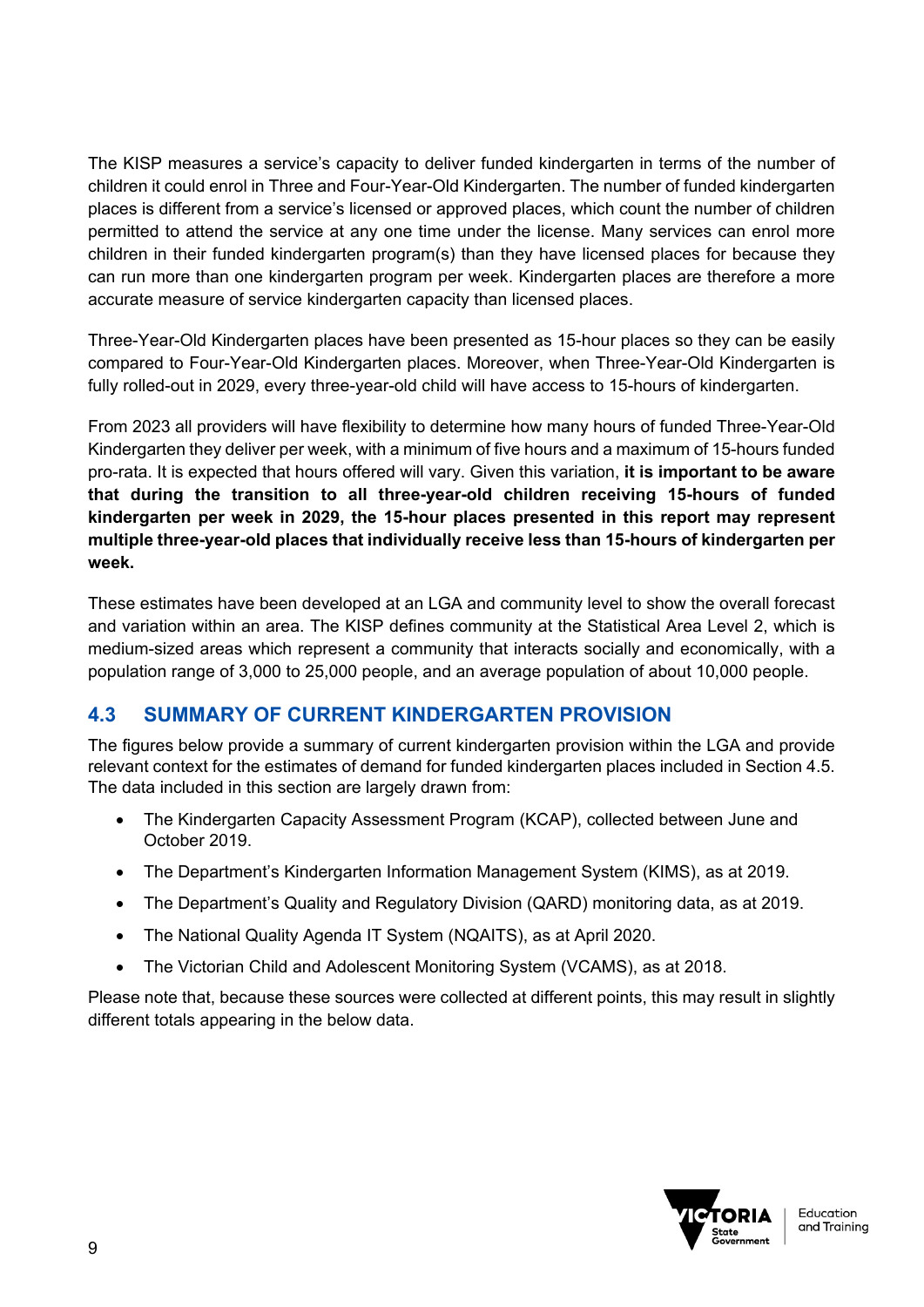### Number of services by service type (NQAITs, 2020)

| Stand-alone kindergartens |  |
|---------------------------|--|
| I Long day care centres   |  |
| Independent Schools       |  |

| Percentage of services by management type, LGA level (NQAITs, 2020) |                   |  |  |  |  |  |  |  |
|---------------------------------------------------------------------|-------------------|--|--|--|--|--|--|--|
| Type                                                                | <b>Percentage</b> |  |  |  |  |  |  |  |
| <b>Local Government</b>                                             | 1%                |  |  |  |  |  |  |  |
| Private not for profit                                              | 48%               |  |  |  |  |  |  |  |
| Private for profit                                                  | 48%               |  |  |  |  |  |  |  |
| Other                                                               | 3%                |  |  |  |  |  |  |  |

| Current kindergarten offering                                                                 |     |
|-----------------------------------------------------------------------------------------------|-----|
| Four-Year-Old Kindergarten participation rate (VCAMS, 2018):                                  | 90% |
| Number of services that offer a funded kindergarten program (DET, 2019):                      | 63  |
| Number of services that offer an unfunded Three-Year-Old Kindergarten<br>program (DET, 2019): | 26  |



## **4.4 APPROACH TO OPTIMISING THE USE OF EXISTING SERVICES AND INFRASTRUCTURE**

#### **Change management strategies to optimise existing services and infrastructure**

Children can often be accommodated through existing spare places and by services 'unlocking' unused capacity. As the experience of providers in the 2020 Three-Year-Old Kindergarten roll-out LGAs shows, while the optimisation of existing services can be challenging, it is highly time- and

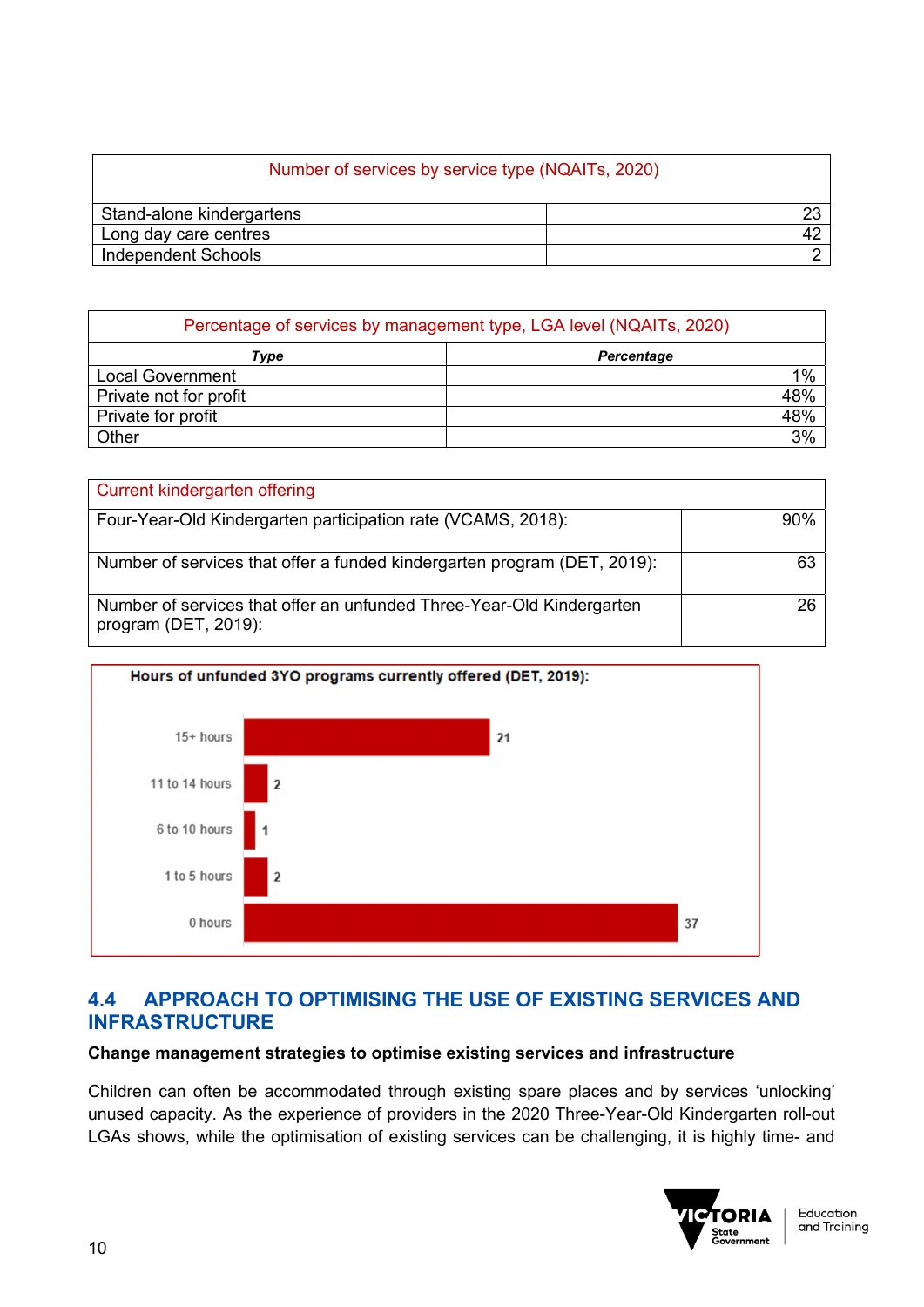cost-effective compared to building new capacity through infrastructure projects. It also helps target infrastructure investment to the places that need it most and avoids over-supplying the local market.

Frankston City Council and the Department will support providers and services to maximise their kindergarten places through the following change management activities and practices:

- Increasing the capacity of any Local Government operated services by:
	- o Running additional programs.
	- o Using different timetables, including running 7.5-hour days.
	- o Changing the delivery model, such as introducing rotational models or mixed-age groups.
	- o Having degree-qualified kindergarten teachers leading integrated kindergarten programs in long day care settings.
- Encouraging and supporting other providers and services in the LGA to undertake change management.

Frankston City Council and the Department have estimated how many Three and Four-Year-Old Kindergarten places can be accommodated through existing services in the LGA (**Table 1**). Both parties are committed to helping providers and services offer these kindergarten places before progressing to funded infrastructure solutions to meet demand. This commitment is reflected in the LGA and community level estimates below (**Table 2** onwards), which assume that demand will be met first through existing services and second through additional infrastructure. Note that in some cases the number of kindergarten places that can be offered through existing services may exceed demand for kindergarten places.

#### **Table 1: Total estimated funded kindergarten places that can be offered by optimising existing services and infrastructure across the LGA, between 2021-29 (presented in 15-hour equivalent places)**

|                                                            | 2021  | 2022  | 2023  | 2024  | 2025  | 2026  | 2027  | 2028  | 2029  |
|------------------------------------------------------------|-------|-------|-------|-------|-------|-------|-------|-------|-------|
| Estimated<br>existing supply<br>of kindergarten<br>places* | 3,263 | 3,263 | 3,263 | 3,263 | 3,263 | 3,263 | 3,263 | 3,263 | 3,263 |

*\**This may be higher than current three and four-year-old enrolments as it includes any spare places that are currently available or could be generated by making some minor adjustments to programming approaches.

#### **4.5 AGREED ESTIMATES OF DEMAND FOR FUNDED KINDERGARTEN PLACES THAT CANNOT BE MET THROUGH EXISTING SERVICES AND INFRASTRUCTURE**

The below estimates (**Table 2** onwards) have been developed by Frankston City Council and the Department to illustrate the estimated:

1. Total number of Three and Four-Year-Old Kindergarten places expected over the roll-out period.

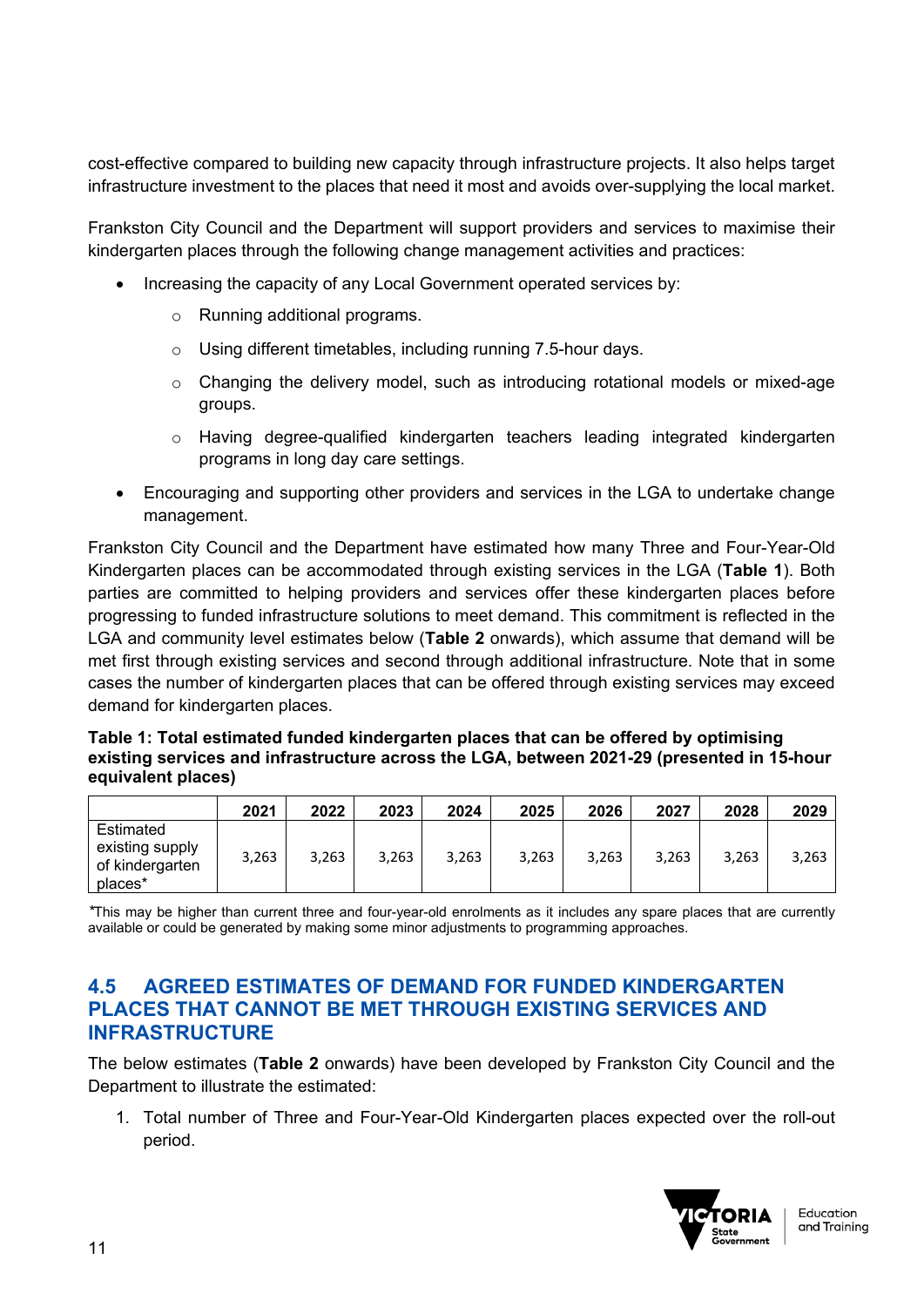2. Three and Four-Year-Old Kindergarten places that cannot be accommodated by optimising existing services and infrastructure over the roll-out period.

These estimates have been developed to reflect that the increase in demand for Three-Year-Old Kindergarten places will be gradual.

In estimating how many Three and Four-Year-Old Kindergarten places cannot be accommodated by existing services and infrastructure, Frankston City Council and the Department have taken into account any new places that will be made available through planned expansions of existing services or new services, into estimates of existing supply, where this information is available. This may include Local Government owned services being developed and planned Kindergartens on School Sites.

These estimates do not, however, estimate how and when the broader sector will expand to meet the additional demand for kindergarten places that are estimated over the roll-out period.

Infrastructure need in the LGA and its local communities is indicated by the bottom rows of the tables in this section (**Table 2** onwards): 'Total kindergarten places that cannot be accommodated by existing services'. For example, if the number of kindergarten places for the LGA or a community is above zero in this row, it means that the area is estimated to need additional infrastructure (noting that further optimisation which avoids the need for additional infrastructure may be possible). Any type of provider – Local Government, not-for-profit or for-profit – can build this additional infrastructure. If this row shows all zeros, it means that there is no estimated need for additional infrastructure in the area.

Local Government and not-for-profit kindergarten providers must refer to the estimates in this section when applying through the Building Blocks Capacity Building Grants stream for Government funding. Under this stream, projects must be in a community where there is infrastructure need as shown in the community's table of estimated demand for kindergarten places (i.e. there are numbers in the bottom row above zero). Projects in LGAs or communities where demand can be met through existing services (i.e. the bottom row shows all zeros) are not eligible for funding under this stream.

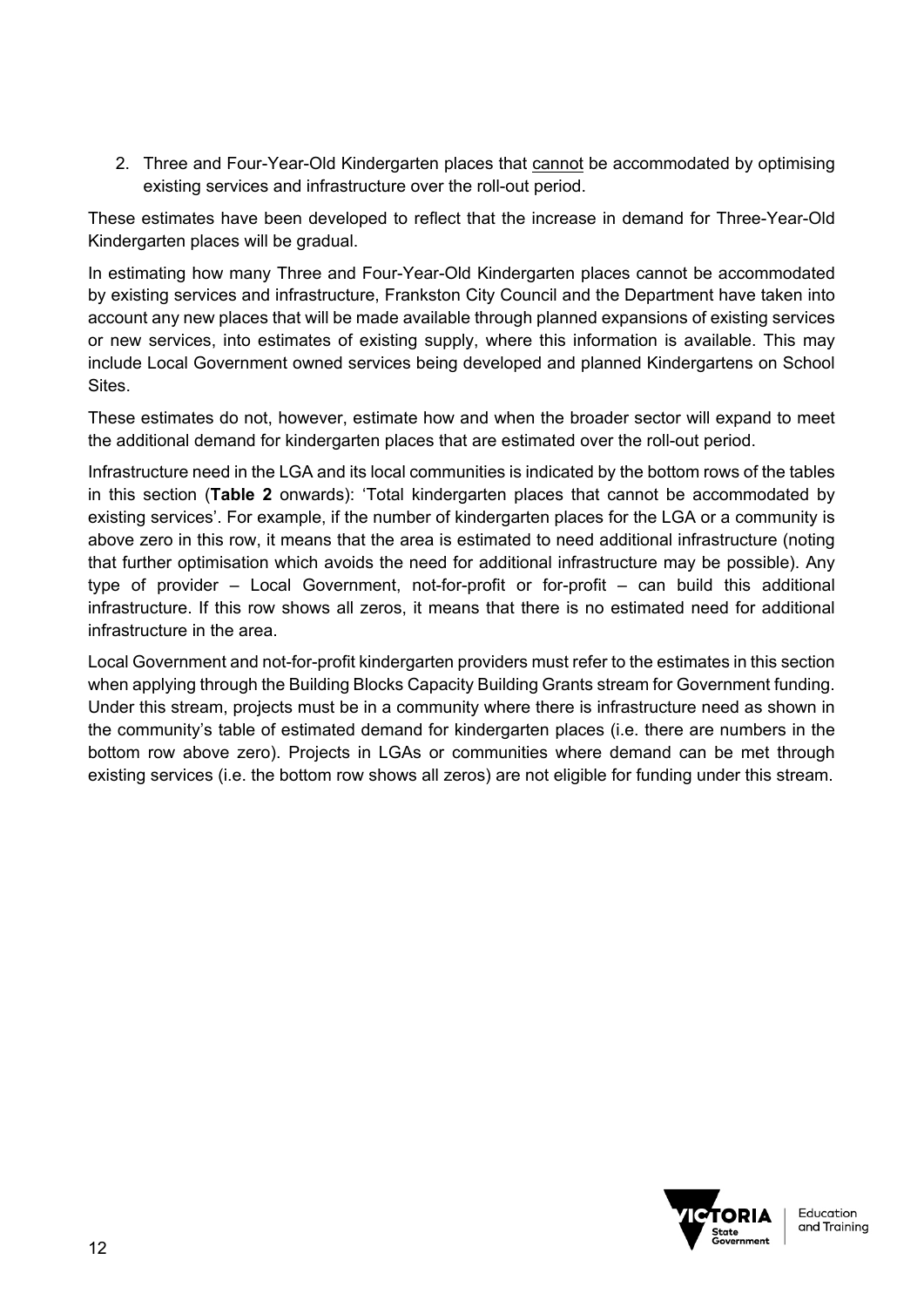### **LGA estimates**

#### **Table 2: Total estimated three and four-year-old kindergarten places between 2021-29 (presented in 15-hour equivalent places)**

| <b>LGA level</b><br>estimates                                                                  | 2021  | 2022  | 2023  | 2024  | 2025  | 2026  | 2027  | 2028  | 2029  |
|------------------------------------------------------------------------------------------------|-------|-------|-------|-------|-------|-------|-------|-------|-------|
| Total estimated<br>demand for<br>kindergarten places<br>(three and four-<br>year-old children) | 1.861 | 2.378 | 2,605 | 2,815 | 2,988 | 3,280 | 3.441 | 3,602 | 3,812 |
| Total kindergarten<br>places that cannot<br>be accommodated<br>by existing services            |       | 21    | 42    | 62    | 78    | 238   | 373   | 471   | 623   |

### **Community estimates**

#### **Table 3-9: Total estimated three and four-year-old kindergarten places between 2021-29 (presented in 15-hour equivalent places)**

| <b>Carrum Downs estimates</b>                                                           | 2021 | 2022 | 2023 | 2024 | 2025 | 2026 | 2027 | 2028 | 2029 |
|-----------------------------------------------------------------------------------------|------|------|------|------|------|------|------|------|------|
| Total estimated demand for<br>kindergarten places (three<br>and four-year-old children) | 535  | 629  | 677  | 721  | 759  | 792  | 792  | 817  | 850  |
| Total kindergarten places<br>that cannot be<br>accommodated by existing<br>services     |      | 0    |      |      |      |      |      |      |      |

| <b>Frankston estimates</b>                                                                 | 2021 | 2022 | 2023 | 2024 | 2025 | 2026 | 2027 | 2028 | 2029 |
|--------------------------------------------------------------------------------------------|------|------|------|------|------|------|------|------|------|
| Total estimated demand<br>for kindergarten places<br>(three and four-year-old<br>children) | 231  | 318  | 357  | 394  | 425  | 465  | 493  | 522  | 559  |
| Total kindergarten places<br>that cannot be<br>accommodated by existing<br>services        |      |      |      |      |      | 27   | 54   | 83   | 120  |

| <b>Frankston North</b><br>estimates                                                        | 2021 | 2022 | 2023 | 2024 | 2025 | 2026 | 2027 | 2028 | 2029 |
|--------------------------------------------------------------------------------------------|------|------|------|------|------|------|------|------|------|
| Total estimated demand<br>for kindergarten places<br>(three and four-year-old<br>children) | 174  | 255  | 285  | 318  | 344  | 373  | 382  | 402  | 427  |
| Total kindergarten places<br>that cannot be<br>accommodated by existing<br>services        | 0    | 0    |      | 0    |      |      | 0    |      |      |

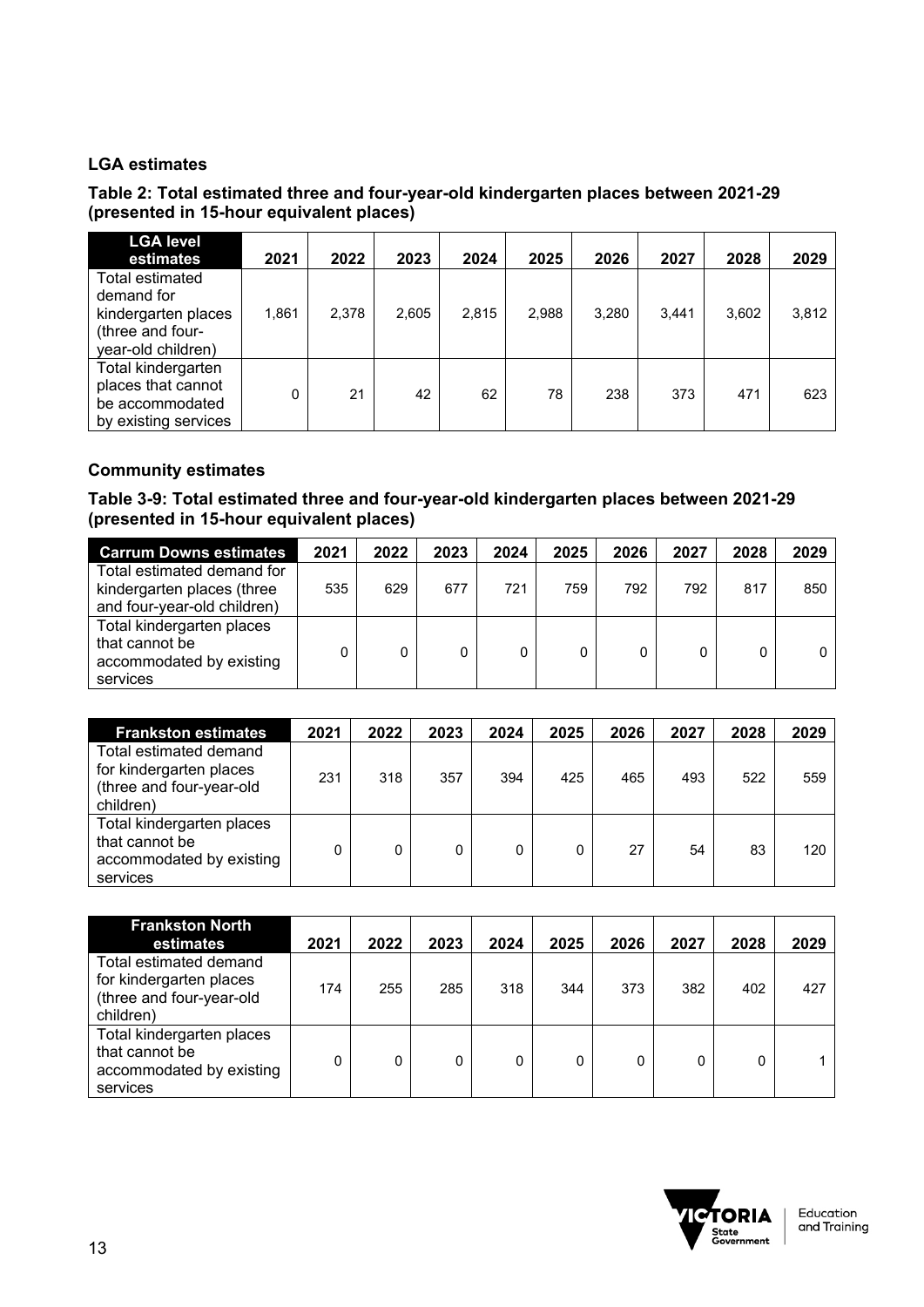| <b>Frankston South</b><br>estimates                                                        | 2021 | 2022 | 2023 | 2024 | 2025 | 2026 | 2027 | 2028 | 2029 |
|--------------------------------------------------------------------------------------------|------|------|------|------|------|------|------|------|------|
| Total estimated demand<br>for kindergarten places<br>(three and four-year-old<br>children) | 336  | 403  | 437  | 466  | 489  | 520  | 542  | 565  | 593  |
| Total kindergarten places<br>that cannot be<br>accommodated by existing<br>services        | 0    |      | 0    |      |      | 21   | 43   | 65   | 94   |

| <b>Langwarrin estimates</b>                                                                | 2021 | 2022 | 2023 | 2024 | 2025 | 2026 | 2027 | 2028 | 2029 |
|--------------------------------------------------------------------------------------------|------|------|------|------|------|------|------|------|------|
| Total estimated demand<br>for kindergarten places<br>(three and four-year-old<br>children) | 399  | 500  | 549  | 597  | 637  | 681  | 698  | 726  | 763  |
| Total kindergarten places<br>that cannot be<br>accommodated by existing<br>services        |      |      |      |      |      |      |      | 9    | 46   |

| <b>Seaford estimates</b>                                                                   | 2021 | 2022 | 2023 | 2024 | 2025 | 2026 | 2027 | 2028 | 2029 |
|--------------------------------------------------------------------------------------------|------|------|------|------|------|------|------|------|------|
| Total estimated demand<br>for kindergarten places<br>(three and four-year-old<br>children) | 186  | 252  | 272  | 284  | 294  | 342  | 389  | 411  | 439  |
| Total kindergarten places<br>that cannot be<br>accommodated by existing<br>services        |      |      | 14   | 26   | 36   | 85   | 131  | 153  | 181  |

| <b>Skye - Sandhurst</b><br>estimates                                                       | 2021 | 2022 | 2023 | 2024 | 2025 | 2026 | 2027 | 2028 | 2029 |
|--------------------------------------------------------------------------------------------|------|------|------|------|------|------|------|------|------|
| Total estimated demand<br>for kindergarten places<br>(three and four-year-old<br>children) |      | 21   | 28   | 35   | 41   | 106  | 145  | 161  | 181  |
| Total kindergarten places<br>that cannot be<br>accommodated by existing<br>services        |      | 21   | 28   | 35   | 41   | 106  | 145  | 161  | 181  |